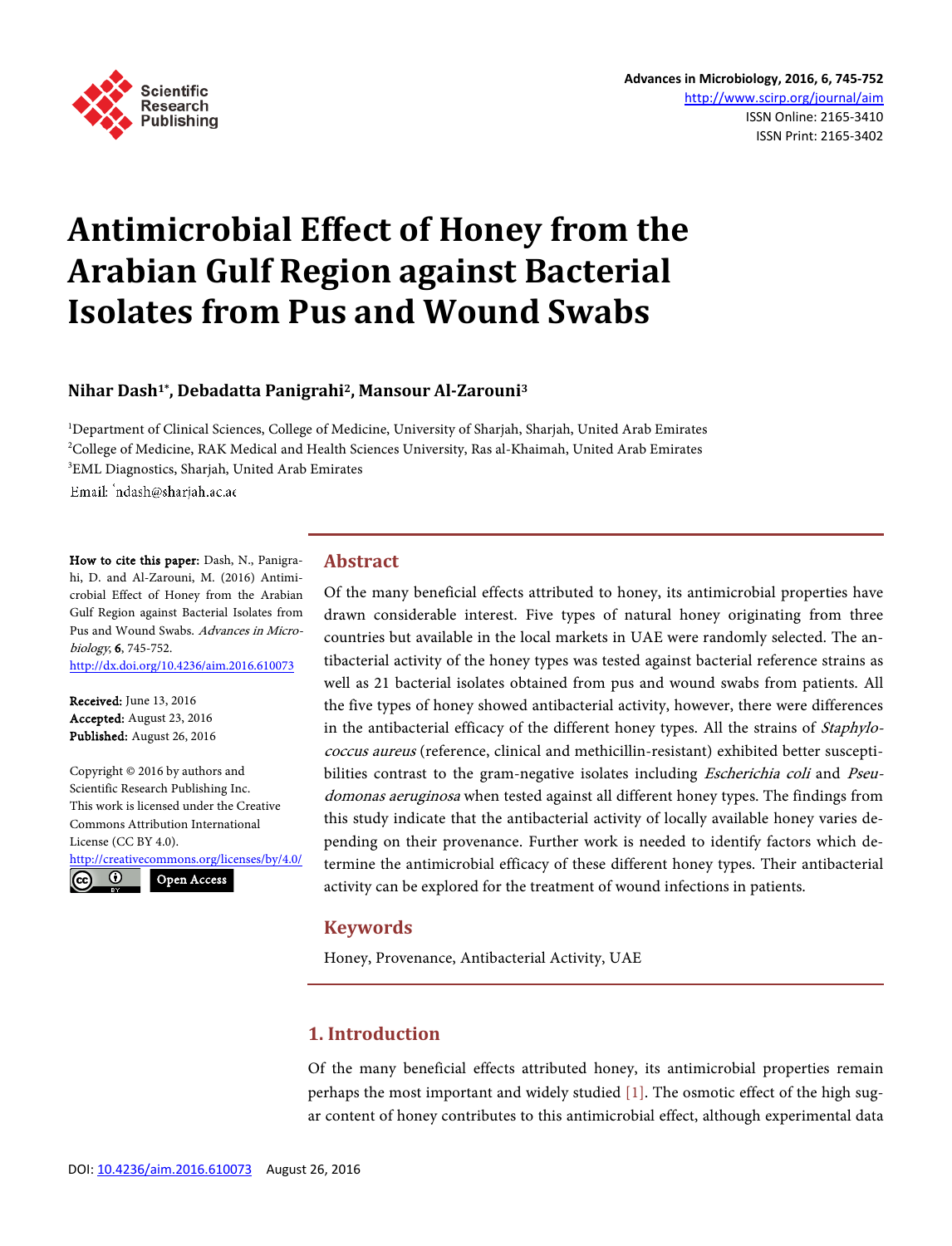indicate that other constituents of honey such as the mild acidity, presence of hydrogen peroxide and production of inhibins also play a role in the antibacterial activity of honey [2]. In recent years, there has been renewed interest in the use of honey for various therapeutic purposes, including treatment of infected wounds [2]-[5]. Current data now indicate that the beneficial effect of honey varies markedly depending on the floral source and this has stimulated the search for different types of honey with antibacterial activity  $[6]-[9]$ . Although various *in-vitro* and *in-vivo* studies have been carried out to assess the antimicrobial properties of honey from different parts of the world, there are only a few reports on honey originating from the Arabian Gulf region and the Indian subcontinent  $[10]-[12]$ . Thus this study was designed to study the antimicrobial activity of five types of natural honey available in the local markets of UAE against bacteria isolates including reference and pathogenic strains obtained from pus and wound swabs of patients.

## **2. Methods**

#### **2.1. Honey Samples**

Five types of natural honey originating from three countries (UAE, Yemen and Pakistan) but locally available in the UAE market were randomly selected for the study. All honey samples were transferred into plastic sterile containers and given unique study labels. Table 1 shows the different types of honey, their provenance and assigned study labels. For the antibacterial assays, the honey samples were used undiluted and at 75% and 50% dilutions (wt/vol).

## **2.2. Bacterial Isolates**

The bacterial isolates included in this study were three reference strains (S. aureus ATCC 29213, E. coli ATCC 25922 and P. aeruginosa ATCC 27853) and 21 clinical isolates obtained from pus and wound swabs from patients in the local hospital (Table 2). All bacterial strains were cultured and identified using standard laboratory methods. All MRSA isolates were confirmed by BD PHOENIX automated microbiology system (Becton Dickinson, USA) included in the PMIC/ID test panel for gram-positive bacteria of the BD PHOENIX system according to the manufacturer's instructions. For the antibacterial assessment assay, each microorganism was suspended in Muller Hinton Broth and diluted to achieve 0.5 Mc Farland turbidity. Culture of serial dilutions of this

Table 1. Provenance and unique study labels of the five different honey studied.

| Type of honey | Country of origin    | Name of honey                    | Label |
|---------------|----------------------|----------------------------------|-------|
| Natural       | Yemen                | Sadr ( <i>Zizyphys lotus</i> )   | A     |
| Natural       | United Arab Emirates | Sadr ( <i>Zizyphys lotus</i> )   | B     |
| Natural       | Pakistan             | Sadr ( <i>Zizyphys lotus</i> )   | С     |
| Natural       | Yemen                | Samur ( <i>Acacia tortilis</i> ) | D     |
| Natural       | United Arab Emirates | Samur ( <i>Acacia tortilis</i> ) | E     |

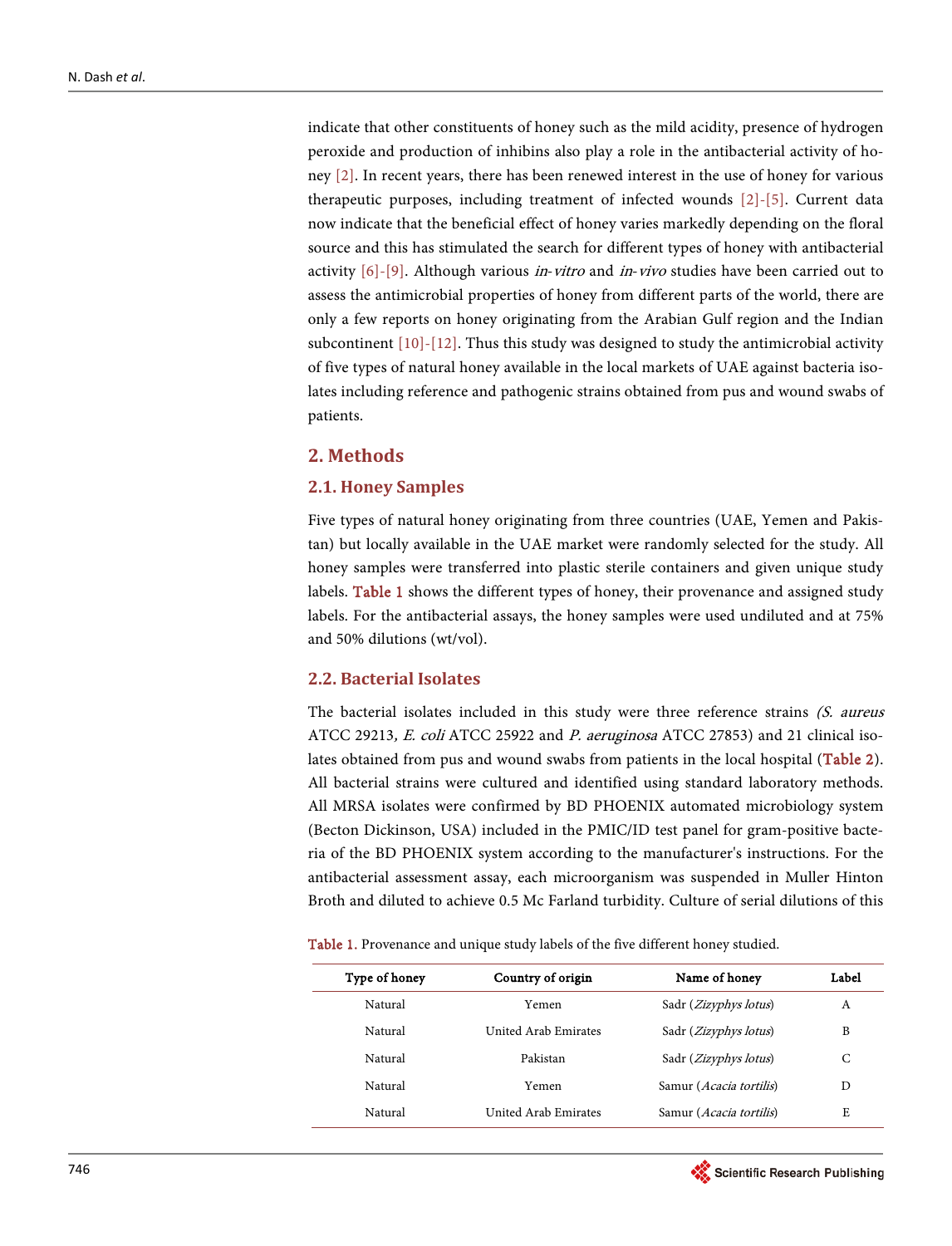| Isolates name    | Clinical source |
|------------------|-----------------|
| 1. S. aureus     | Wound swab      |
| 2. S. aureus     | Wound swab      |
| 3. S. aureus     | Pus             |
| 4. S. aureus     | Wound swab      |
| 5. S. aureus     | Pus             |
| 1. MRSA          | Wound swab      |
| 2. MRSA          | Wound swab      |
| 3. MRSA          | Wound swab      |
| 4. MRSA          | Pus             |
| $1. E.$ coli     | Wound swab      |
| $2. E.$ coli     | Wound swab      |
| 3. E. coli       | Wound swab      |
| 4. E. coli       | Pus             |
| 5. E. coli       | Pus swab        |
| $6. E.$ coli     | Wound swab      |
| 1. P. aeruginosa | Wound swab      |
| 2. P. aeruginosa | Wound swab      |
| 3. P. aeruginosa | Pus swab        |
| 4. P. aeruginosa | Pus             |
| 5. P. aeruginosa | Wound swab      |
| 6. P. aeruginosa | Pus             |

Table 2. Bacterial isolates and their clinical sources.

bacterial suspension on Muller Hinton agar plates, followed by colony counts confirmed that this was equivalent to  $10^5$  -  $10^6$  colony forming unit per ml (CFU/ml).

## **2.3. Assessment of Antibacterial Activity**

The previously described agar well diffusion assay was used as a susceptibility screening test [6] [13]. Briefly, 4 ml of bacterial suspension containing 10<sup>6</sup> CFU/ml was inoculated onto the surface of Muller Hinton agar plates and allowed to dry. Using a sterile cork-borer, 5 mm diameter wells were cut from the agar and 50  $\mu$ l of the appropriate honey concentration was delivered into the well. The plates were incubated for 18 hours at 37˚C. Antibacterial activity of the honey was evaluated by measuring the zone of inhibition (ZI) against the test microorganism at the end of the incubation period. All experiments were carried out in triplicate.

## **3. Results**

#### **3.1. Activity of Honey against Reference Bacteria Isolates**

Honey E consistently gave zones of inhibition against all three reference strains at the three concentrations (Table 3) and was found to be the most effective one. The least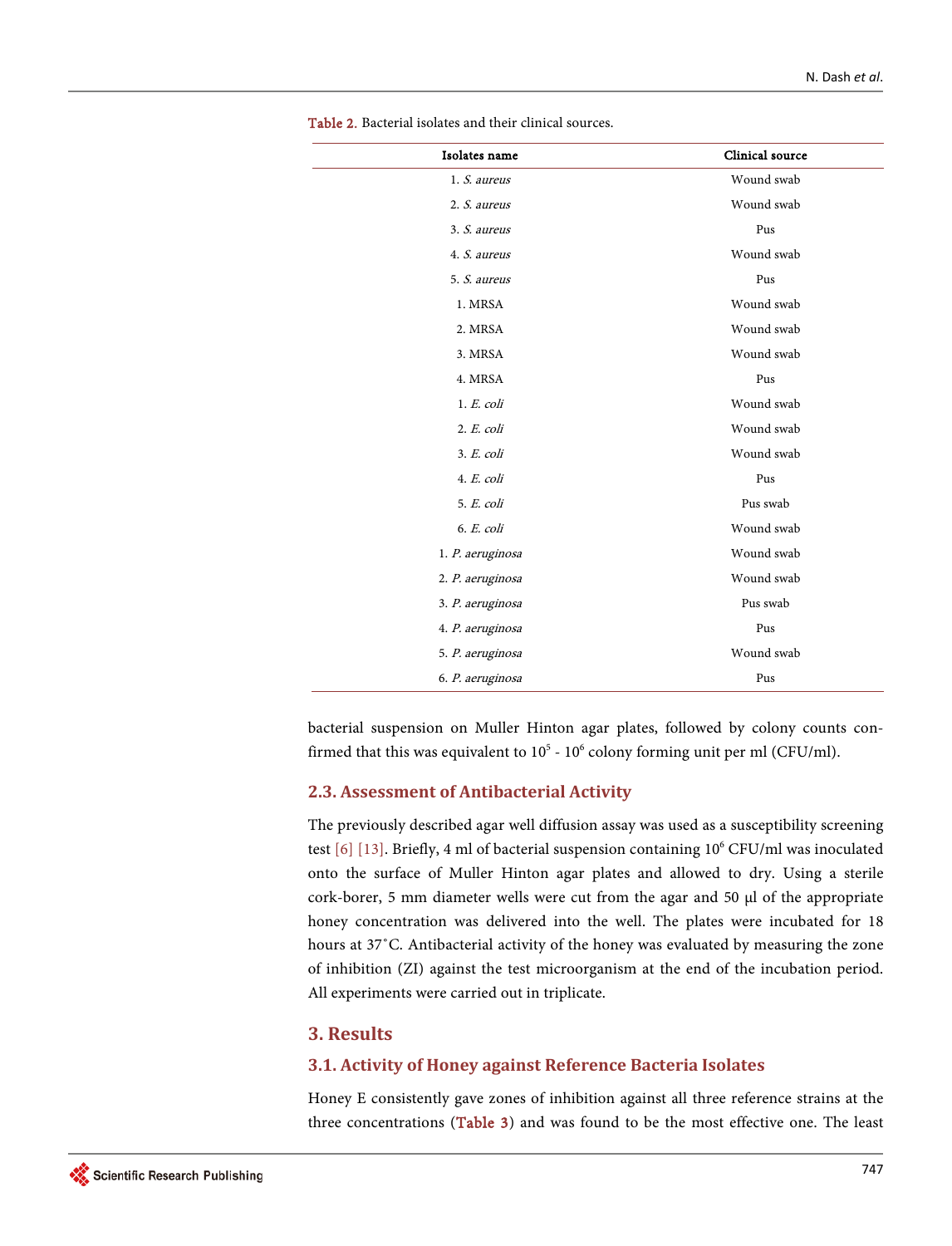|          |      | Zone of inhibition (mm) |                          |      |                    |                        |      |                          |     |  |  |  |  |  |  |  |
|----------|------|-------------------------|--------------------------|------|--------------------|------------------------|------|--------------------------|-----|--|--|--|--|--|--|--|
|          |      | S. aureus ATCC 29213    |                          |      | E. coli ATCC 25922 |                        |      | P. aeruginosa ATCC 27453 |     |  |  |  |  |  |  |  |
| Label of |      |                         |                          |      |                    | Concentration of honey |      |                          |     |  |  |  |  |  |  |  |
| honey    | 100% | 75%                     | 50%                      | 100% | 75%                | 50%                    | 100% | 75%                      | 50% |  |  |  |  |  |  |  |
| A        | 16   | 13                      | 13                       | 10   |                    | ٠                      | 10   |                          |     |  |  |  |  |  |  |  |
| B        | 19   | 15                      | $\overline{\phantom{a}}$ | 12   | 10                 | ٠                      | 11   | 10                       |     |  |  |  |  |  |  |  |
| C        | 17   | 16                      | 15                       |      |                    |                        | 12   | 10                       |     |  |  |  |  |  |  |  |
| D        | 11   |                         |                          |      |                    |                        | 10   |                          |     |  |  |  |  |  |  |  |
| Е        | 23   | 19                      | 18                       | 15   | 11                 | 10                     | 17   | 14                       | 12  |  |  |  |  |  |  |  |

Table 3. Zone of inhibition of reference strains of bacteria when tested against concentrations of different honey types.

"-": No zone of inhibition.

effective honey D showed the least antibacterial activity as it only inhibited bacterial growth of two isolates at 100% concentration with ZI of 10 - 11 mm. S. aureus ATCC 29213 was the bacterial isolate which showed the greatest susceptibility as its growth was inhibited by all concentrations of three out of the five honey types tested. E. coli ATCC 25922 showed the least susceptibility as it was completely unaffected by two of the five honey types tested (Table 3). In addition the ZI range of 10 - 15 mm was the lowest compared to 11 - 23 mm for S. aureus ATCC 29213 and 10 - 17 mm for P. aeruginosa ATCC 27453.

#### **3.2. Activity of Honey against Clinical Isolates from Wound Swabs**

Twenty one clinical isolates obtained from pus and wound swabs of patients in the UAE were tested. This comprised of nine *S. aureus* isolates (four of which were MRSA), six  $E.$  coli and six  $P.$  aeruginosa isolates (Table 2). All the honey types tested showed good activity against the *S. aureus* isolates. The least effective honey was honey D which only inhibited four of the five isolates at 100% concentration. At 100% concentration, honey E showed the best ZI (18 - 24 mm) compared to a range of 12 - 15 mm seen with other isolates (Tables 4-7). There was a trend of higher antibacterial effect of honey against the MRSA isolates as the range of ZI seen with these isolates were higher compared to those seen with the non-MRSA isolates (Table 4 and Table 5).

The antibacterial activity of all honey types against the E. coli isolates was poor. Four of the five honey types (A-D) failed to exhibit any antibacterial effect against one of the isolates (*E. coli* 1) and another isolate (*E. coli* 3) was only inhibited at 100% concentration. The highest ZI (15 mm) was seen at 100% honey E against one isolate  $(E. \text{ coli 2})$ (Table 6).

Honey E showed the best antibacterial activity against the *Pseudomonas* isolates as it inhibited three of the six isolates at all concentrations (Table 7). Four honey types  $(A-D)$  failed to inhibit *P. aeruginosa* 3 isolate at all concentrations. At all concentrations, the ZI seen with honey E was consistently higher than that seen with the other honey types. The results are comparable with the reference bacterial isolates.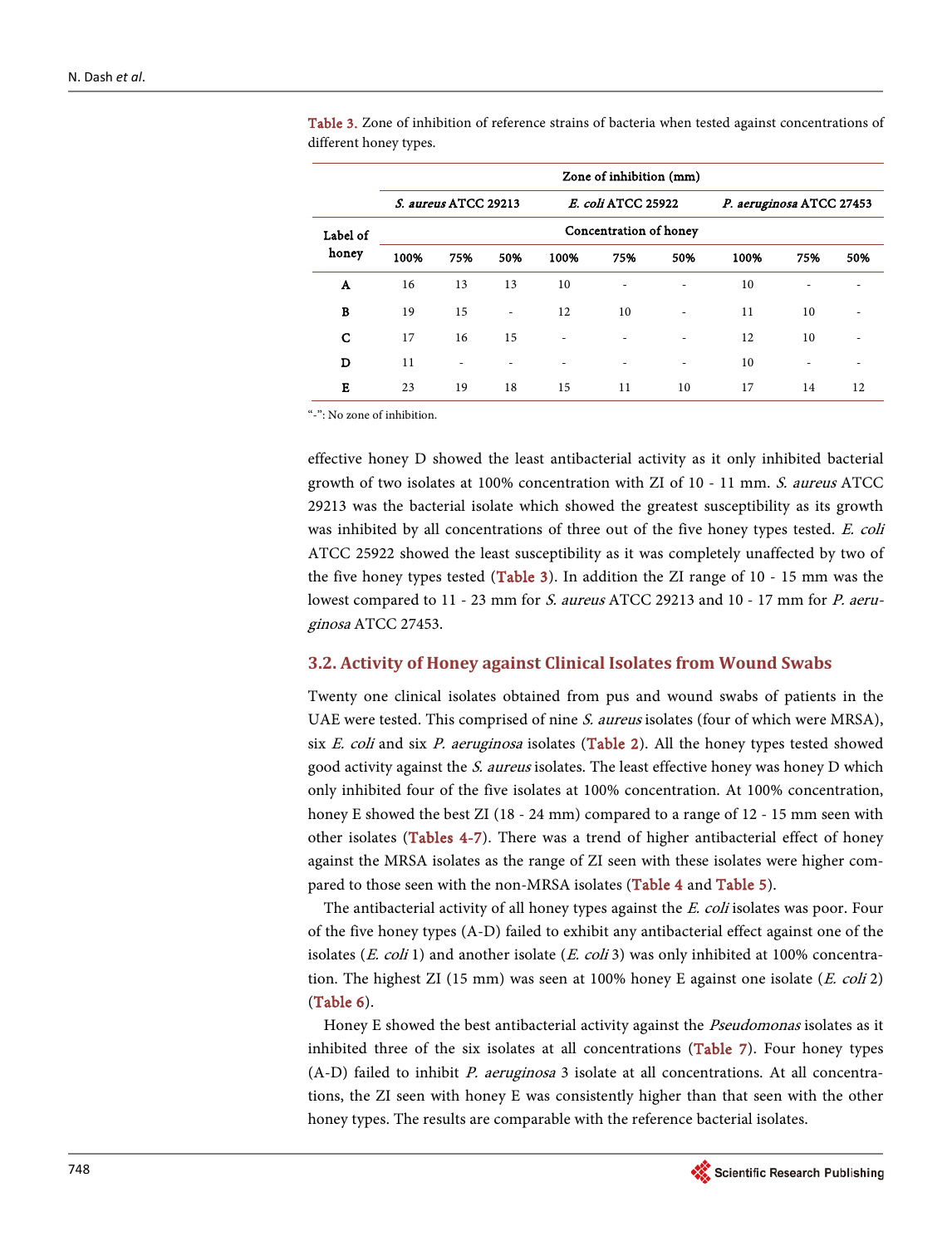Table 4. Zone of inhibition (mm) of S. aureus (5 isolates) against concentrations of different types of honey.

|                   | Zone of Inhibition (mm) |             |      |    |             |        |                                                                  |                          |                          |    |             |                          |             |    |      |
|-------------------|-------------------------|-------------|------|----|-------------|--------|------------------------------------------------------------------|--------------------------|--------------------------|----|-------------|--------------------------|-------------|----|------|
| Bacteria isolates |                         | S. aureus 1 |      |    | S. aureus 2 |        | S. aureus 3                                                      |                          |                          |    | S. aureus 4 |                          | S. aureus 5 |    |      |
| Type of<br>Honey  | Concentration of honey  |             |      |    |             |        |                                                                  |                          |                          |    |             |                          |             |    |      |
|                   |                         |             |      |    |             |        | 100% 75% 50% 100% 75% 50% 100% 75% 50% 100% 75% 50% 100% 75% 50% |                          |                          |    |             |                          |             |    |      |
| A                 | 14                      | ٠           | ٠    | 20 | 16          | 12     | 18                                                               | 15                       | 10                       | 18 | 14          | 10                       | 12          |    |      |
| В                 | 17                      | 17          | 14   | 16 | 15          | 12     | 17                                                               | 16                       | 13                       | 18 | 16          | 14                       | 15          | 13 | - 12 |
| C                 | 16                      | 15          | - 13 | 16 | 14          | 12     | 18                                                               | 16                       | 14                       | 18 | 16          | 15                       | 15          | 13 | 12   |
| D                 | 11                      | ÷,          |      | 12 | ٠           | $\sim$ | 12                                                               | $\overline{\phantom{a}}$ | $\overline{\phantom{a}}$ | 13 | 10          | $\overline{\phantom{a}}$ | 10          |    |      |
| Е                 | 20                      | 18          | -15  | 18 | 16          | 14     | 20                                                               | 17                       | 15                       | 22 | 20          | 18                       | 18          | 16 | 14   |

"-": No Zone of inhibition.

Table 5. Zone of inhibition of MRSA (4) against concentrations of different types of honey.

| Zone of Inhibition (mm) |                        |        |                          |      |        |                          |          |        |                          |              |    |      |  |  |
|-------------------------|------------------------|--------|--------------------------|------|--------|--------------------------|----------|--------|--------------------------|--------------|----|------|--|--|
| Bacteria isolates       |                        | MRSA 1 |                          |      | MRSA 2 |                          |          | MRSA 3 |                          | MRSA 4       |    |      |  |  |
| Type of                 | Concentration of honey |        |                          |      |        |                          |          |        |                          |              |    |      |  |  |
| Honey                   | 100%                   | 75%    | 50%                      | 100% | 75%    | 50%                      | 100% 75% |        |                          | 50% 100% 75% |    | .50% |  |  |
| A                       | 20                     | 14     | 12                       | 18   | 15     | 11                       | 15       | 11     | 10                       | 18           | 14 | 12   |  |  |
| B                       | 21                     | 18     | 17                       | 19   | 17     | 15                       | 18       | 45     | 13                       | 20           | 17 | 14   |  |  |
| C                       | 19                     | 17     | 15                       | 18   | 16     | 15                       | 19       | 16     | 14                       | 20           | 16 | 14   |  |  |
| D                       | 11                     | ٠      | $\overline{\phantom{a}}$ | 11   | 10     | $\overline{\phantom{a}}$ | 10       | ٠      | $\overline{\phantom{0}}$ | 10           | 10 | ٠    |  |  |
| Е                       | 23                     | 19     | 17                       | 22   | 19     | 17                       | 22       | 18     | 15                       | 24           | 20 | 18   |  |  |

"-": No Zone of inhibition.

Table 6. Zone of inhibition of E. coli (6) isolates against concentrations of different types of honey.

|                             | Zone of Inhibition (mm) |    |        |    |    |                          |    |                |                          |                        |             |                          |                                                                               |           |        |    |               |                          |  |
|-----------------------------|-------------------------|----|--------|----|----|--------------------------|----|----------------|--------------------------|------------------------|-------------|--------------------------|-------------------------------------------------------------------------------|-----------|--------|----|---------------|--------------------------|--|
| <b>Bacteria</b><br>isolates | $E.$ coli $1$           |    |        |    |    | E. coli 2                |    |                | $E.$ coli 3              |                        | $E.$ coli 4 |                          |                                                                               | E. coli 5 |        |    | $E.$ coli $6$ |                          |  |
| Type of                     |                         |    |        |    |    |                          |    |                |                          | Concentration of honey |             |                          |                                                                               |           |        |    |               |                          |  |
| Honey                       |                         |    |        |    |    |                          |    |                |                          |                        |             |                          | 100% 75% 50% 100% 75% 50% 100% 75% 50% 100% 75% 50% 100% 75% 50% 100% 75% 50% |           |        |    |               |                          |  |
| A                           |                         |    |        | 10 | 9  | $\overline{\phantom{a}}$ | 10 |                |                          |                        |             |                          |                                                                               |           |        | 10 | 8             |                          |  |
| В                           |                         |    |        | 12 | 10 | $\sim$                   | 10 | $\sim$         | $\overline{\phantom{a}}$ | 10                     | 8           | $\overline{\phantom{a}}$ | 8                                                                             |           |        | 8  | 6             |                          |  |
| С                           |                         |    |        | 13 | 10 | $\overline{\phantom{a}}$ | 11 | $\overline{a}$ | $\overline{\phantom{a}}$ | 10                     | 6           | $\sim$                   | 6                                                                             |           |        | 8  | 6             |                          |  |
| D                           |                         |    |        | 12 | ÷, | $\overline{\phantom{a}}$ | 11 | $\sim$         | $\overline{\phantom{a}}$ | 8                      |             |                          | 8                                                                             |           |        | 6  |               |                          |  |
| E                           | 14                      | 11 | $\sim$ | 15 | 12 | 10                       | 15 | 10             | $\sim 10^7$              | 12                     | 10          | $\mathcal{L}$            | 14 12                                                                         |           | $\sim$ | 14 | 10            | $\overline{\phantom{a}}$ |  |
|                             |                         |    |        |    |    |                          |    |                |                          |                        |             |                          |                                                                               |           |        |    |               |                          |  |

"-": No Zone of inhibition.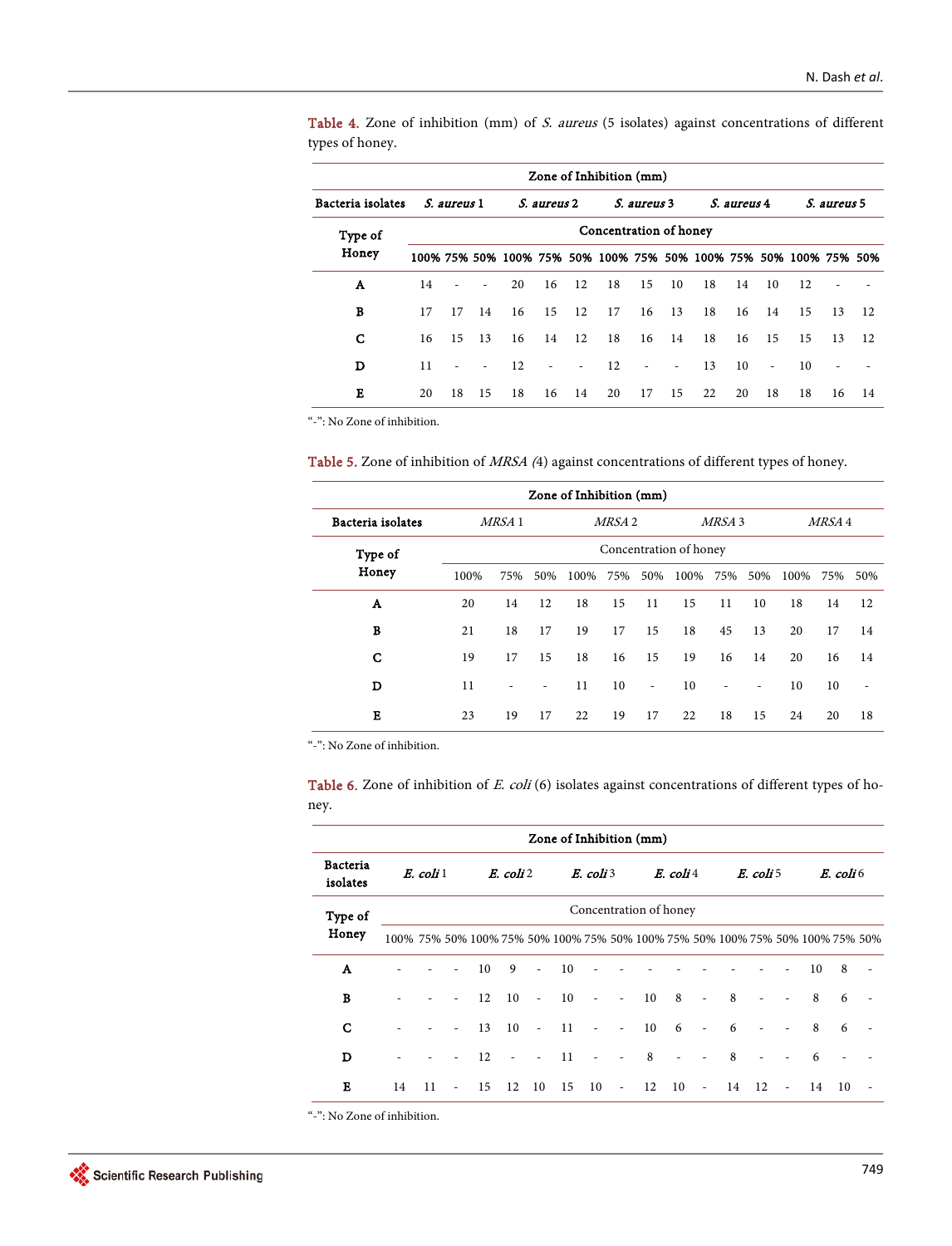|                             | Zone of Inhibition (mm) |                 |        |                 |                 |     |    |   |   |    |     |                          |                                                                                     |                |                          |    |     |  |
|-----------------------------|-------------------------|-----------------|--------|-----------------|-----------------|-----|----|---|---|----|-----|--------------------------|-------------------------------------------------------------------------------------|----------------|--------------------------|----|-----|--|
| <b>Bacteria</b><br>isolates |                         | 1.              |        |                 | 2               |     |    | 3 |   |    | 4   |                          | P. aeruginosa P. aeruginosa P. aeruginosa P. aeruginosa P. aeruginosa P. aeruginosa | 5              |                          |    | 6   |  |
| Type of                     | Concentration of honey  |                 |        |                 |                 |     |    |   |   |    |     |                          |                                                                                     |                |                          |    |     |  |
| Honey                       |                         |                 |        |                 |                 |     |    |   |   |    |     |                          | 100% 75% 50% 100% 75% 50% 100% 75% 50% 100% 75% 50% 100% 75% 50% 100% 75% 50%       |                |                          |    |     |  |
| A                           | 11                      |                 |        | 11              | 10              |     |    |   |   | 10 |     |                          | - 8                                                                                 |                |                          | 8  |     |  |
| B                           | 12.                     | $\overline{11}$ | $\sim$ | $12 \t11$       |                 | 6   |    |   | ٠ | 10 | 8   | $\overline{a}$           | 8                                                                                   | 6              |                          | 8  |     |  |
| С                           | 12.                     | 10              |        | $-14$           | $\overline{11}$ | - 8 |    |   |   | 12 | - 8 | $\overline{\phantom{a}}$ | 8                                                                                   | $\overline{5}$ | ÷.                       | 10 | 8   |  |
| D                           | 12.                     | 10              | $\sim$ | $\overline{11}$ | 8               |     |    |   |   | 12 | 6   | $\overline{\phantom{a}}$ | 10                                                                                  | -6             | $\overline{\phantom{a}}$ | 12 | - 6 |  |
| Е                           | 15                      | 13              | 11     | 18              | 14              | 12  | 12 |   | ٠ | 14 | 10  | 6                        | 12                                                                                  | 8              |                          | 12 | 6   |  |

Table 7. Zone of inhibition of P. aeruginosa (6) isolates against concentrations of different types of honey.

"-": No Zone of inhibition.

## **4. Discussion**

The variation in the antibacterial properties of honey has been linked with its provenance [6] [8] [13] [14]. Indeed, the composition and therapeutic effects of honey tend to differ based on the floral source as well as geographical origin [15]. In this study, we have examined pure natural honey from two floral sources namely Zizyphys Lotus and Acacia tortilis obtained from different geographical locations within our region. The findings confirmed differences in the antibacterial efficacy of the different honey types with honey E (Acacia tortilis; UAE origin) showing the best activity against the three pathogens tested. Honey D which is also Acacia tortilis but of different geographical origin (Yemen) demonstrated poor antibacterial activity. Indeed, honey A, B & C (Zizyphys Lotus) of different geographical origins had better activity compared Honey D. It has been suggested that a combination of factors act in consonance to determine the antibacterial efficacy of any honey type. Factors such as sugar content, high viscosity, mild acidity and hydrogen peroxide release are important in determining the antibacterial activity of honey. It may also differ depending on floral and/ or geographical provenance [13] [14]. The diversity in the antibacterial activity of the honey types tested in this study appears to be supportive of this notion.

In terms of the antibacterial activity of the honeys on the different bacterial strains tested, S. aureus was the most inhibited bacterial strain while  $E$ . coli was the least susceptible. Both the reference strains and clinical isolates of these bacteria showed good susceptibility to all honey types tested. In recent years, treatment of MRSA infections has become a major challenge facing clinicians. As MRSA isolates are important etiological agents in skin and wound infections, it is therefore of clinical significance that all MRSA isolates showed increased susceptibility to the honey types tested. These findings are in keeping with other reported work and indicate that the use of honey may represent an effective and less expensive approach for local wound cleaning of S. *aureus* infected wounds  $[8]$  [9]. In contrast, the overall trend was for lower susceptibil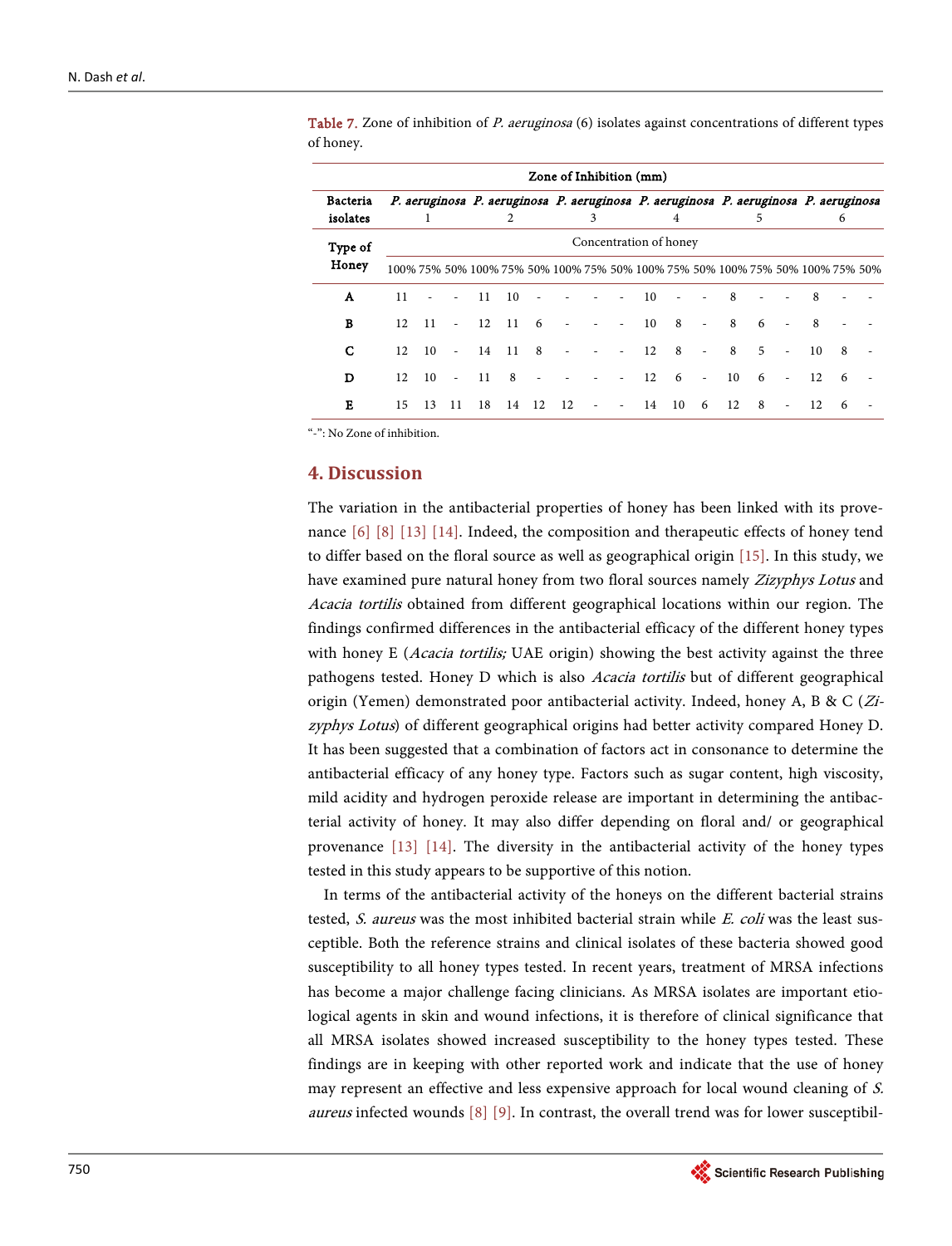ity to the Gram-negative bacteria (*E. coli & P. aeruginosa*) tested. However although *E.* coli was resistant to most of the honey types tested, *P. aeruginosa* was relatively more susceptible with the exception of  $P$ . aeruginosa 3.  $P$ . aeruginosa is usually found in skin wounds particularly those related to burns and represents an important cause of nosocomial infection in burn patients. Hence the relatively good antibacterial effect of honey on these bacteria is of clinical significance and indicates the need for further work to identify other locally available honey with significant antibacterial activity.

There were potential limitations to this study. First, the number of clinical isolates tested against the honey samples was limited. Second, the antimicrobial test method and the choice of test organism(s), varies between publications and may be difficult to compare with other published results.

# **5. Conclusion**

The findings from this study indicate that the use of locally available honey for the treatment of wound infections appears promising. However, differences in antibacterial activity exist among available honey depending on their provenance. Further chemical analysis is needed to identify the factors which determine the antimicrobial efficacy of different honey types.

# **Conflict of Interest**

Nothing to declare.

## **References**

- [1] Al-Waili, N.S., Salom, K., Butler, G. and Al Ghamdi, A.A. (2011) Honey and Microbial Infections: A Review Supporting the Use of Honey for Microbial Control. Journal of Medicinal Food, 14, 1079-1096. http://dx.doi.org/10.1089/jmf.2010.0161
- [2] Israili, Z.H. (2014) Antimicrobial Properties of Honey. American Journal of Therapeutics, 4, 302-323.
- [3] Mandal, M.D. and Mandal, S. (2011) Honey: Its Medicinal Property and Antibacterial Activity. Asian Pacific Journal of Tropical Biomedicine, 1, 154-160. http://dx.doi.org/10.1016/S2221-1691(11)60016-6
- [4] Al-Waili, N., Salom, K. and Al-Ghamdi, A.A. (2011) Honey for Wound Healing, Ulcers, and Burns; Data Supporting Its Use in Clinical Practice. Scientific World Journal, 11, 766- 787. http://dx.doi.org/10.1100/tsw.2011.78
- [5] Dunford, C. (2005) The Use of Honey-Derived Dressings to Promote Effective Wound Management. Professional Nurse, 20, 35-38.
- [6] Basualdo, C., Sgroy, V., Finola, M.S. and Marioli, J.M. (2007) Comparison of the Antibacterial Activity of Honey from Different Provenance against Bacteria Usually Isolated from Skin Wounds. Veterinary Microbiology, 124, 375-381. http://dx.doi.org/10.1016/j.vetmic.2007.04.039
- [7] Brudzynski, K. (2006) Effect of Hydrogen Peroxide on Antibacterial Activities of Canadian Honeys. Canadian Journal of Microbiology, 52, 1228-1237. http://dx.doi.org/10.1139/w06-086
- [8] Lusby, P.E., Coombes, A.L. and Wilkinson, J.M. (2005) Bactericidal Activity of Different